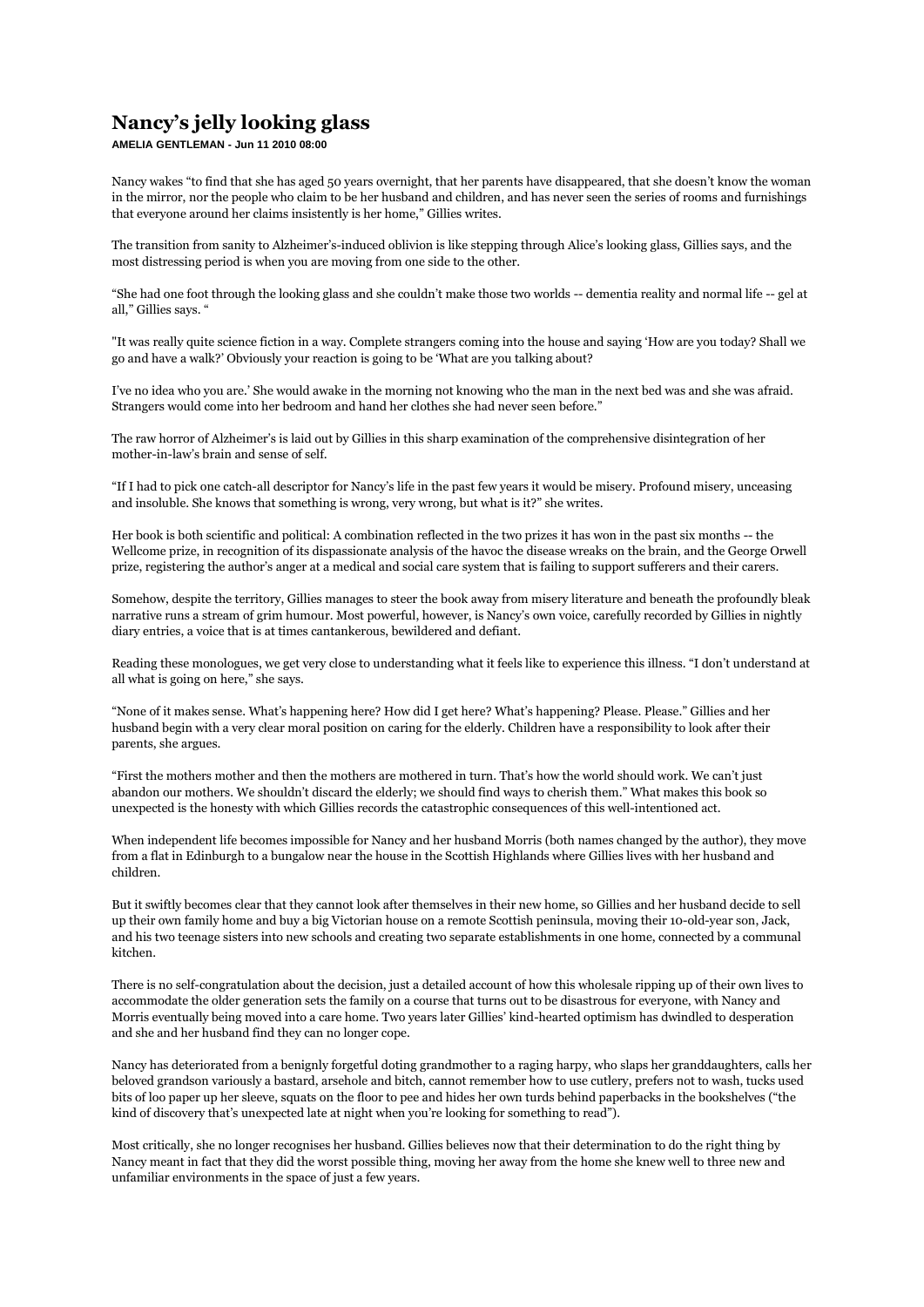"In general, when people become carers, they have no idea what they're doing. It's about obligation and love and duty -- oldfashioned ideas," she says, over lunch in St Andrews, where she has since moved with her family after surrendering care of Nancy to professionals.

"I assumed, rather arrogantly, that a lot of the ill-behaviour associated with dementia -- the hostility, the anger, the violence, the unpleasant side -- were to do with external factors, because people weren"t being looked after well. We thought, if we took Nancy into our home and exposed her to family love 24/7, caring grandchildren, that we would be able to somehow cushion her descent. This was completely misguided."

The decision to sell up and move to the remote peninsula was, Gillies says now, "whimsical". The mortgage was to be partly funded by running the house as a bed and breakfast, a business model that became increasingly unworkable as Nancy's dementia worsened.

"I hadn"t thought about the practicalities. I had this rather rosy idea that we would go for walks together on the beach, a threegenerational family, that she would be amusingly dotty and that she would benefit from being with the children and in this incredible location," Gillies says. Now she knows that has more in common with the airbrushed Hollywood version of grandmothers that we wish to see.

"Movie grannies don"t refuse point-blank to clean their teeth. They don"t yell obscenities at their grandchildren, or tell outsiders they"re being kept a prisoner. They never pull down their trousers and touch their toes and ask you if their bottoms are clean, or get sent home early from the Thursday club for disruption."

But Gillies was also poorly advised by medical staff. If anyone was to ask her advice now on how best to care for someone with Alzheimer"s, she would recommend that they continue supporting them in the home where they are already living for as long as possible, before moving them to a care home.

"It would have been better to leave them in their flat as long as possible and then make one move, to some kind of Alzheimer"s unit. That sounds monstrously selfish -- as if I was trying to avoid the caring responsibility, but it would have been much better for Nancy," she says.

Worse than simply destroying their recollections of the past, the memory loss produced by Alzheimer"s prevents those who have the disease from making new memories. "She couldn"t map her new home. Every morning she woke up thinking she had just arrived and she didn"t know where the kettle was or how to get to the bathroom. This made her angry and afraid," Gillies says.

Her own role as a carer is scrutinised without sentimentality. She engages Nancy with gardening projects, cooking activities, encourages her to draw, or help with the cleaning, makes her endless cups of tea, meals, plates of cake, washes her, dresses her, helps her to the loo and encourages her to talk about the past and confront her illness.

Initially, this exhaustive care is met with gratitude, but gradually Nancy turns against her, begins mumbling acerbic criticisms into her hand when she sees her, muttering darkly about the cruel people who make her do all the work and just want to steal her money. On one occasion she attacks her with the coal shovel.

Gillies charts her own decline into depression, noting how Nancy succeeds "in sucking the optimism out" of her. The transformation of her motherin- law"s personality sets Gillies on an investigation into the way the brain controls personality, concluding that identity is biological.

"Selfhood isn"t something separate from your biological self," she writes. "The brain is where your self is made." Doctors prescribed Nancy drugs designed to stay the loss of memory, but it's not clear whether these had much effect. They experimented with sedatives to calm her anxieties, but these left her restless in the night and more disturbed in the days that followed.

The middle to final stages of dementia are the most distressing, as Nancy"s ability to remember her husband flickers. The anterior cingulate is the part of the brain that controls storage and retrieval of long-term memory, Gillies says.

"When it is damaged by dementia, its malfunction means that only parts of the long-term memory are accessible and these bits can"t come together in a meaningful way. Perhaps in terms of emotional impact, it"s worse to have parts than none at all. If the anterior cingulate"s disabled entirely, the access to the past is completely blocked off. It isn"t in Nancy"s case. Not yet. Instead, it fluctuates like bad radio reception, going on and off station."

When they tell Nancy that the strange man in the bed next to her is her husband, she tells them: "You"re all liars. You"re all mad. You're all mistaken. That isn't Morris. You think I don't know who Morris is? Well, I do and that isn't him."

By the time Gillies and her family decided they were no longer able to cope, Nancy "was engaged daily in a very protracted slowmotion form of panic", a state that was painful for everyone around her, particularly her husband, to witness. Sensitive to the charge that she is squeezing literary material from family disaster, Gillies makes her position clear in an angry introduction to the book.